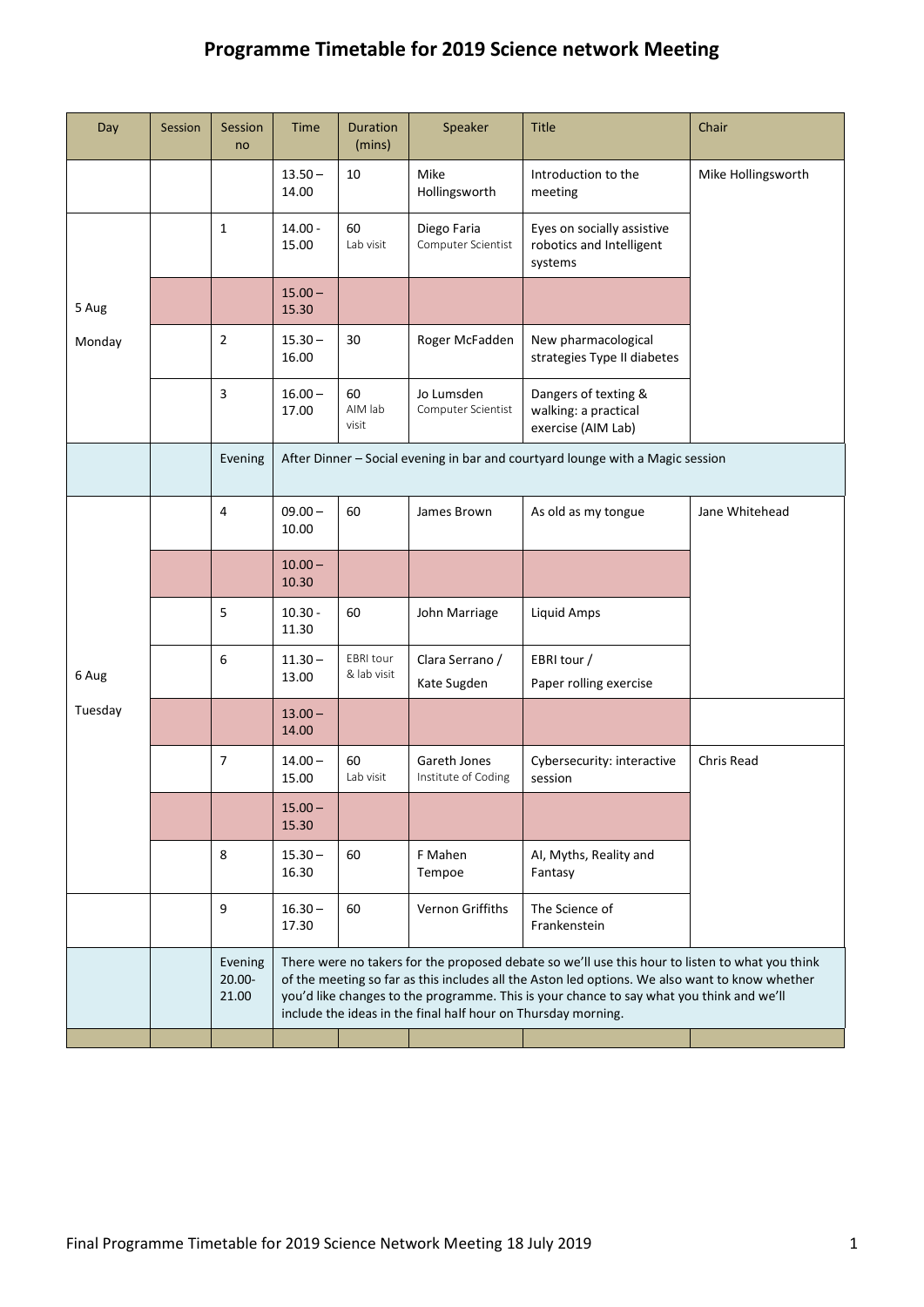## **Programme Timetable for 2019 Science network Meeting**

| Day                | Session      | Session<br>no. | Time               | Duration<br>(mins)                                                    | Speaker                                                                                                                                                                                                                                             | <b>Title</b>                                                                         | Chair            |
|--------------------|--------------|----------------|--------------------|-----------------------------------------------------------------------|-----------------------------------------------------------------------------------------------------------------------------------------------------------------------------------------------------------------------------------------------------|--------------------------------------------------------------------------------------|------------------|
| 7 Aug<br>Wednesday | 3            | 10             | $09.00 -$<br>10.30 | 90                                                                    | <b>Averil MacDonald</b><br>& Alun Vaughan                                                                                                                                                                                                           | Are we ready for<br>Electric cars?                                                   | Jane Whitehead   |
|                    | <b>Break</b> |                | $10.30 -$<br>11.00 |                                                                       |                                                                                                                                                                                                                                                     |                                                                                      |                  |
|                    | 3            |                | $11.00 -$<br>11.05 | 05                                                                    | Mike Hollingsworth<br>Michaela & Jane                                                                                                                                                                                                               | Introduction to<br>alternative sessions                                              |                  |
|                    | 3            | 11             | $11.05 -$<br>12.30 | 85                                                                    | Mike Hollingsworth<br>Workshop topic:                                                                                                                                                                                                               | What makes a<br>successful U3A Science<br>Group?                                     |                  |
|                    | 3            | 12             | $11.05 -$<br>12.30 | 85                                                                    | Michaela Moody &<br>Jane Whitehead<br>Workshop topic:                                                                                                                                                                                               | What can individuals do<br>to help reduce negative<br>impacts on the<br>environment? |                  |
|                    |              |                | 1230-<br>1300      | 30                                                                    | Mike, Michaela,<br>Jane                                                                                                                                                                                                                             | The two workshop<br>groups present an<br>outline of their results                    |                  |
|                    | Lunch        |                | $13.00 -$<br>14.00 |                                                                       |                                                                                                                                                                                                                                                     |                                                                                      |                  |
|                    | 4            | 13             | 14.00-<br>1430     | 30                                                                    | Jill Gigg                                                                                                                                                                                                                                           | The Periodic table                                                                   | Jane Whitehead   |
|                    | 4            | 14             | $14.30 -$<br>15.30 | 60                                                                    | Philip Cheung                                                                                                                                                                                                                                       | 12 notes on a keyboard                                                               | <b>Jill Gigg</b> |
|                    | <b>Break</b> |                | $15.30 -$<br>16.00 |                                                                       |                                                                                                                                                                                                                                                     |                                                                                      |                  |
|                    | 4            | 15             | $16.00 -$<br>17.00 | 60                                                                    | Susan Slater                                                                                                                                                                                                                                        | Scare stories: risk &<br>perception                                                  |                  |
|                    |              | Evening        | $20.00 -$<br>21.00 | Periodic Table song and / or a Quiz?                                  | DEMONSTRATIONS will include a materials demo from Max Beran; activities in<br>Sustainable Chemistry: challenging your problem solving skills and how to make the<br>most sustainable choices in everyday life and maybe some Fun and Games with the |                                                                                      |                  |
| 8 Aug<br>Thursday  | 5            | 16             | $09.00 -$<br>10.00 | 60                                                                    | Barath Rajan                                                                                                                                                                                                                                        | <b>Mysterious Water</b>                                                              | Michaela Moody   |
|                    | 5            | 17             | $10.00 -$<br>10.30 | 30                                                                    | Roger McFadden                                                                                                                                                                                                                                      | Monoclonal antibodies                                                                |                  |
|                    | <b>Break</b> |                | $10.30 -$<br>11.00 |                                                                       |                                                                                                                                                                                                                                                     |                                                                                      |                  |
|                    | 5            | 18             | $11.00 -$<br>12.00 | 60                                                                    | Mike Trevethick                                                                                                                                                                                                                                     | Why doesn't your nose<br>grow an ear?                                                |                  |
|                    | 5            |                | $12.00 -$<br>12.30 | 30                                                                    | Final comments,<br>discussion and<br>round up                                                                                                                                                                                                       |                                                                                      |                  |
|                    | Lunch        |                | $12.45 -$<br>13.30 | Organising team discussion for 2020 meeting during and<br>after lunch |                                                                                                                                                                                                                                                     |                                                                                      |                  |